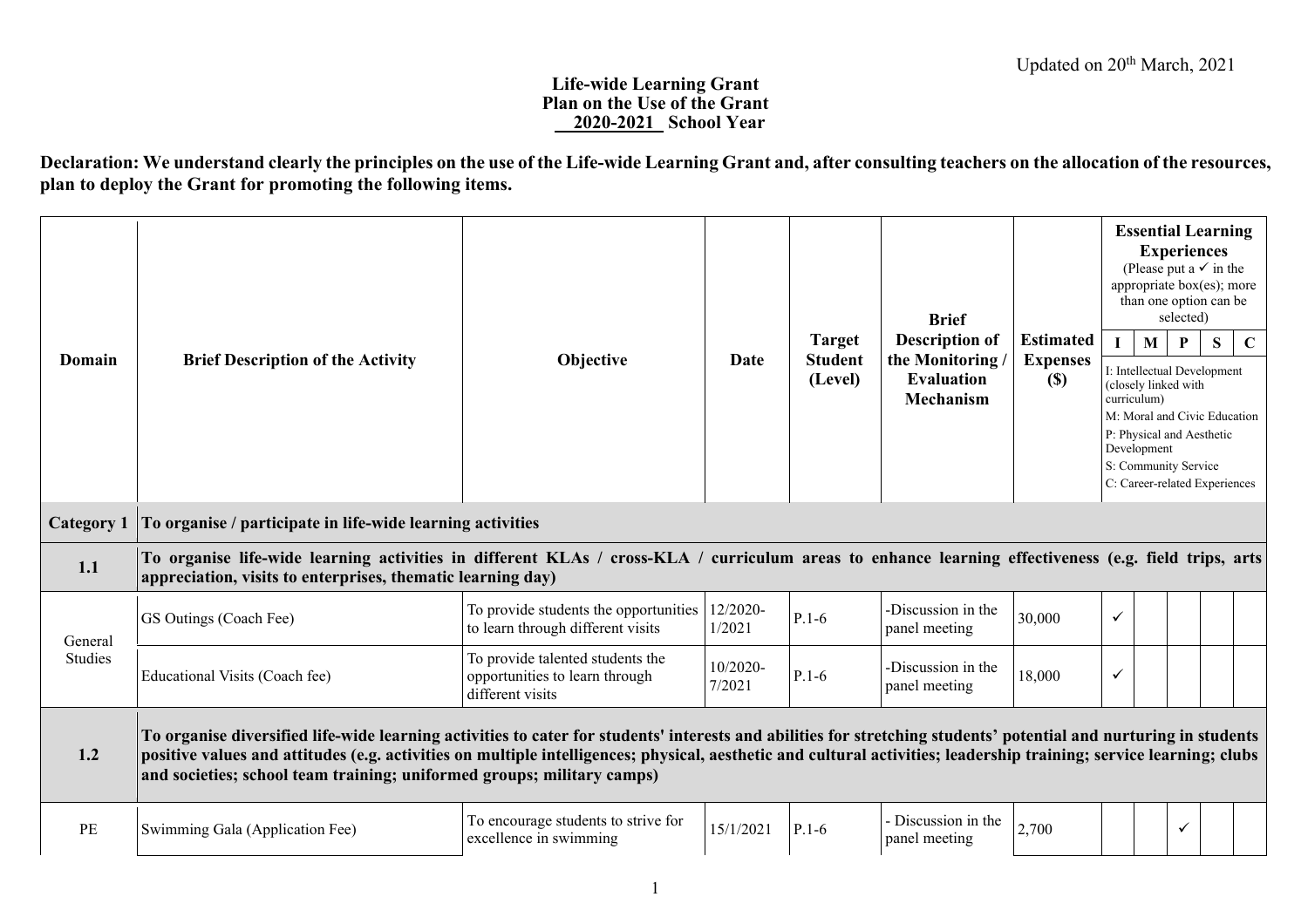|                       |                                            |                                                                                                       | <b>Brief</b>          |                                                                                                  |                                                   | <b>Essential Learning</b><br><b>Experiences</b><br>(Please put a $\checkmark$ in the<br>appropriate box(es); more<br>than one option can be<br>selected) |                                                                                                                                                                                                         |              |              |   |             |  |
|-----------------------|--------------------------------------------|-------------------------------------------------------------------------------------------------------|-----------------------|--------------------------------------------------------------------------------------------------|---------------------------------------------------|----------------------------------------------------------------------------------------------------------------------------------------------------------|---------------------------------------------------------------------------------------------------------------------------------------------------------------------------------------------------------|--------------|--------------|---|-------------|--|
| Domain                | <b>Brief Description of the Activity</b>   | Objective                                                                                             | Date                  | <b>Description of</b><br><b>Estimated</b><br><b>Target</b><br>the Monitoring /<br><b>Student</b> |                                                   |                                                                                                                                                          | L                                                                                                                                                                                                       | $\mathbf{M}$ | $\mathbf{P}$ | S | $\mathbf C$ |  |
|                       |                                            |                                                                                                       |                       | (Level)                                                                                          | <b>Evaluation</b><br>Mechanism                    | $(\$)$                                                                                                                                                   | I: Intellectual Development<br>(closely linked with<br>curriculum)<br>M: Moral and Civic Education<br>P: Physical and Aesthetic<br>Development<br>S: Community Service<br>C: Career-related Experiences |              |              |   |             |  |
|                       | Swimming Gala (Transportation)             |                                                                                                       |                       |                                                                                                  |                                                   | 2,000                                                                                                                                                    |                                                                                                                                                                                                         |              | ✓            |   |             |  |
|                       | Sports Day (Application Fee)               | To encourage students to do more<br>exercise and participate more in                                  | 12/3/2021<br>$P.1-6$  |                                                                                                  | - Discussion in the                               | 3,000                                                                                                                                                    |                                                                                                                                                                                                         |              | ✓            |   |             |  |
|                       | Sports Day (Transportation)                | athletics                                                                                             |                       |                                                                                                  | panel meeting                                     | 1,500                                                                                                                                                    |                                                                                                                                                                                                         |              | $\checkmark$ |   |             |  |
|                       | World Book Day (Author's sharing)          | To reinforce the importance and<br>enjoyment of reading towards<br>academics and personal development | 4/2021                | $P.1-6$                                                                                          |                                                   | 2,000                                                                                                                                                    | ✓                                                                                                                                                                                                       |              |              |   |             |  |
| Free Reading          | Reading Ambassador Training (Badges)       | To encourage students to read more                                                                    | 10/2020-<br>7/2021    | $P.2-3$                                                                                          | - Discussion in the<br>Curriculum Team<br>meeting | 800                                                                                                                                                      | $\checkmark$                                                                                                                                                                                            |              |              |   |             |  |
|                       | Reading Award Scheme (Booklets)            | and develop their reading habits                                                                      | 10/2020-<br>7/2021    | $P.1-6$                                                                                          |                                                   | 10,000                                                                                                                                                   | $\checkmark$                                                                                                                                                                                            |              |              |   |             |  |
|                       | <b>STREAM</b> competition (Materials)      |                                                                                                       |                       |                                                                                                  |                                                   | 3,000                                                                                                                                                    | $\checkmark$                                                                                                                                                                                            |              |              |   |             |  |
| <b>STREAM</b><br>Team | <b>STREAM</b> competition (Transportation) | To expose students to different<br><b>STREAM</b> activities                                           | $10/2020$ -<br>7/2021 | $P.4-6$                                                                                          | - Discussion in the<br>Curriculum Team<br>meeting | 2,400                                                                                                                                                    | $\checkmark$                                                                                                                                                                                            |              |              |   |             |  |
|                       | STREAM competition (Enrolment Fee)         |                                                                                                       |                       |                                                                                                  |                                                   | 2,000                                                                                                                                                    | ✓                                                                                                                                                                                                       |              |              |   |             |  |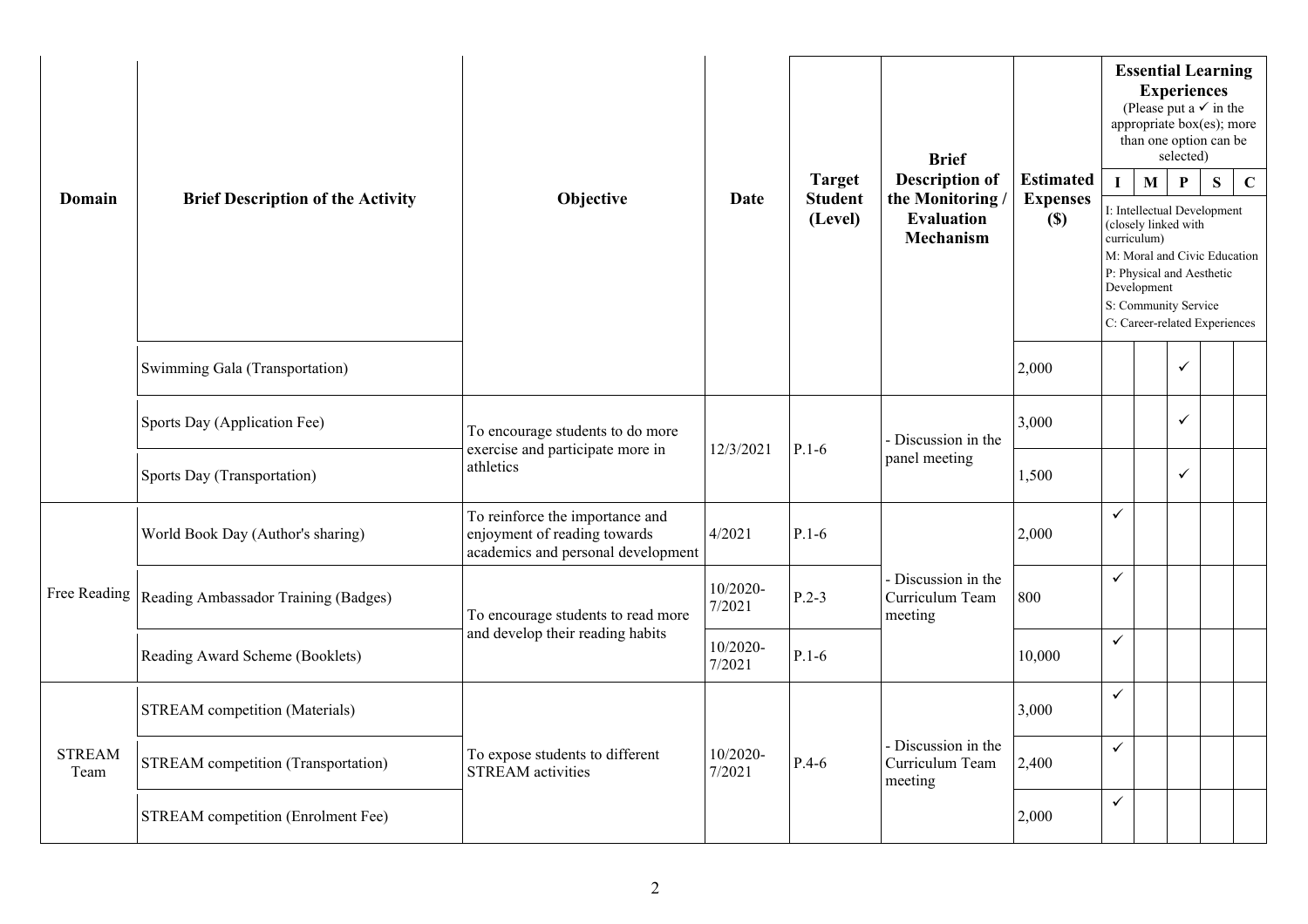| Domain              | <b>Brief Description of the Activity</b> | Objective                                                                                                  | Date               | <b>Target</b><br><b>Student</b><br>(Level) | <b>Brief</b><br><b>Description of</b><br>the Monitoring/<br><b>Evaluation</b><br>Mechanism | <b>Estimated</b><br><b>Expenses</b><br>$(\$)$ | L            | $\mathbf{M}$<br>curriculum)<br>Development | <b>Essential Learning</b><br><b>Experiences</b><br>(Please put a $\checkmark$ in the<br>appropriate box(es); more<br>than one option can be<br>selected)<br>$\mathbf{P}$<br>I: Intellectual Development<br>(closely linked with<br>M: Moral and Civic Education<br>P: Physical and Aesthetic<br>S: Community Service<br>C: Career-related Experiences | S | $\mathbf C$ |
|---------------------|------------------------------------------|------------------------------------------------------------------------------------------------------------|--------------------|--------------------------------------------|--------------------------------------------------------------------------------------------|-----------------------------------------------|--------------|--------------------------------------------|-------------------------------------------------------------------------------------------------------------------------------------------------------------------------------------------------------------------------------------------------------------------------------------------------------------------------------------------------------|---|-------------|
|                     | <b>Enrolment</b> Fee                     |                                                                                                            |                    | $P.3-6$                                    |                                                                                            | 7,200                                         | $\checkmark$ |                                            |                                                                                                                                                                                                                                                                                                                                                       |   |             |
| Chess Team          | Coach Fee                                | To cultivate interests in playing<br>chess                                                                 | 10/2020-<br>7/2021 |                                            | Chess Team<br>evaluation                                                                   | 12,200                                        | $\checkmark$ |                                            |                                                                                                                                                                                                                                                                                                                                                       |   |             |
|                     | Transportation                           |                                                                                                            |                    |                                            |                                                                                            | 2,000                                         | $\checkmark$ |                                            |                                                                                                                                                                                                                                                                                                                                                       |   |             |
|                     | Transportation                           |                                                                                                            |                    |                                            | Discussion in the<br>panel meeting                                                         | 50,200                                        |              |                                            | ✓                                                                                                                                                                                                                                                                                                                                                     |   |             |
|                     | <b>Enrolment</b> Fee                     | To encourage students to join                                                                              |                    |                                            |                                                                                            | 25,610                                        |              |                                            | ✓                                                                                                                                                                                                                                                                                                                                                     |   |             |
| <b>Sports Teams</b> | Registration                             | different sports training and<br>competitions so as to enhance their<br>physical and aesthetic development | 10/2020-<br>7/2021 | $P.1-6$                                    |                                                                                            | 3,216                                         |              |                                            | $\checkmark$                                                                                                                                                                                                                                                                                                                                          |   |             |
|                     | Coach Fee                                |                                                                                                            |                    |                                            |                                                                                            | 245,385                                       |              |                                            | ✓                                                                                                                                                                                                                                                                                                                                                     |   |             |
|                     | Venue Booking                            |                                                                                                            |                    |                                            |                                                                                            | 4,700                                         |              |                                            | ✓                                                                                                                                                                                                                                                                                                                                                     |   |             |
| Chinese             | 第十六屆小學生中英文現場作文比賽                         | To expose students to different<br>writing competitions                                                    |                    |                                            | - Discussion in the<br>panel meeting                                                       | 2000                                          | $\checkmark$ |                                            |                                                                                                                                                                                                                                                                                                                                                       |   |             |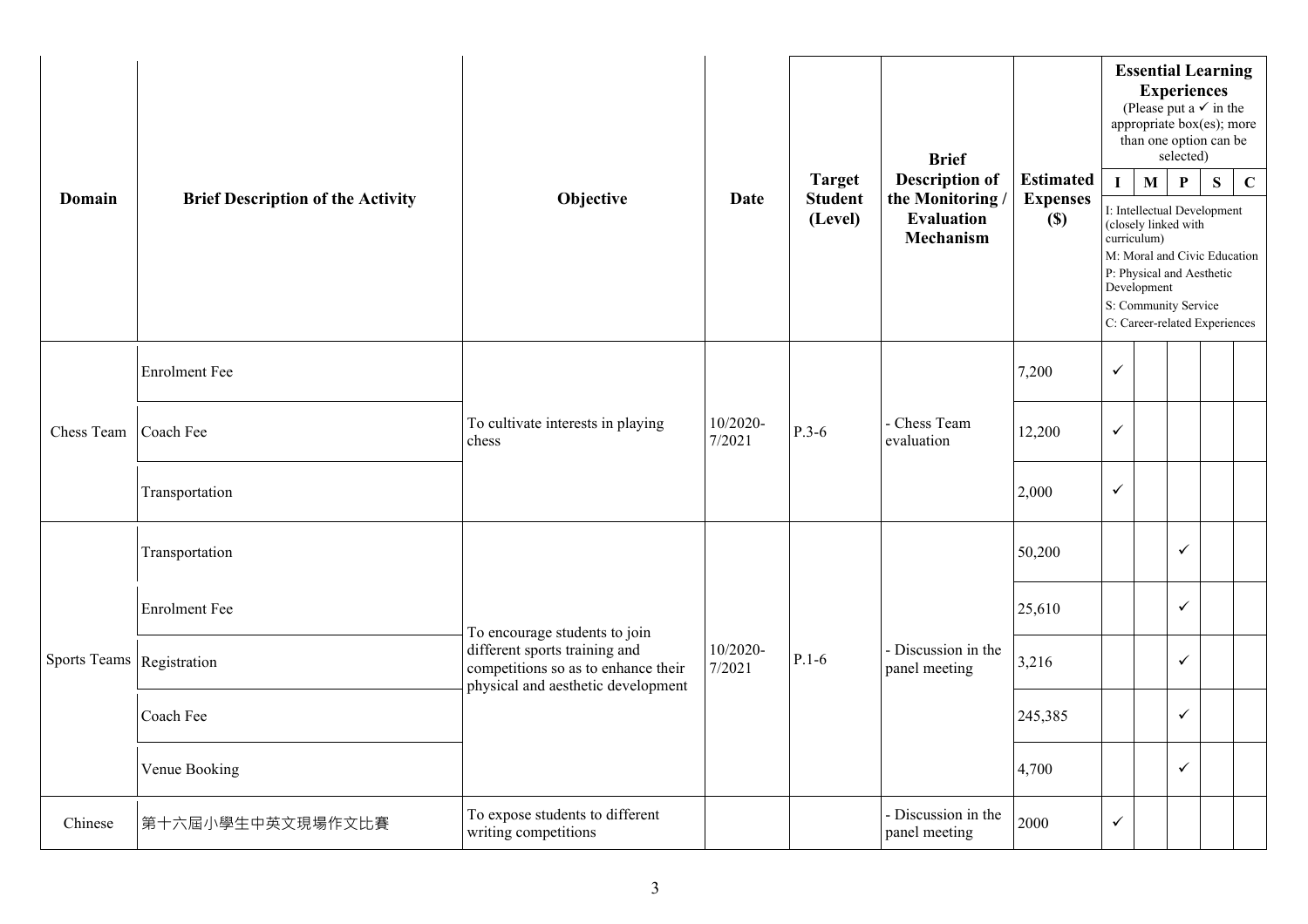| Domain                                  | <b>Brief Description of the Activity</b>                                                                  | Objective                                            | Date                | <b>Target</b><br><b>Student</b><br>(Level) | <b>Brief</b><br><b>Description of</b><br>the Monitoring/<br><b>Evaluation</b><br>Mechanism | <b>Estimated</b><br><b>Expenses</b><br>$(S)$ |              | $\mathbf{M}$<br>curriculum)<br>Development | <b>Essential Learning</b><br><b>Experiences</b><br>(Please put a $\checkmark$ in the<br>appropriate box(es); more<br>than one option can be<br>selected)<br>$\mathbf{P}$<br>I: Intellectual Development<br>(closely linked with<br>M: Moral and Civic Education<br>P: Physical and Aesthetic<br>S: Community Service<br>C: Career-related Experiences | S | $\mathbf C$ |
|-----------------------------------------|-----------------------------------------------------------------------------------------------------------|------------------------------------------------------|---------------------|--------------------------------------------|--------------------------------------------------------------------------------------------|----------------------------------------------|--------------|--------------------------------------------|-------------------------------------------------------------------------------------------------------------------------------------------------------------------------------------------------------------------------------------------------------------------------------------------------------------------------------------------------------|---|-------------|
| Curriculum                              | PTU Handwriting Competition (Enrolment fee)                                                               | To promote the love of calligraphy                   | 10/2020-<br>11/2021 | $P.1-6$                                    | -Evaluation in<br>Chinese and<br>English meetings                                          | 100                                          | $\checkmark$ |                                            |                                                                                                                                                                                                                                                                                                                                                       |   |             |
|                                         | Coach Fee                                                                                                 |                                                      |                     |                                            |                                                                                            | 103,750                                      |              |                                            | ✓                                                                                                                                                                                                                                                                                                                                                     |   |             |
|                                         | Music Teams Transportation                                                                                | To develop students' music talents                   | 10/2020-<br>7/2021  | $P.1-6$                                    | - Discussion in the<br>panel meeting                                                       | 11,000                                       |              |                                            | ✓                                                                                                                                                                                                                                                                                                                                                     |   |             |
|                                         | <b>Enrolment Fee</b>                                                                                      |                                                      |                     |                                            |                                                                                            | 2,300                                        |              |                                            | ✓                                                                                                                                                                                                                                                                                                                                                     |   |             |
| Mathematics<br>Team                     | <b>Enrolment</b> Fee                                                                                      | To develop students' mathematical<br>talents         | 10/2020-<br>7/2021  | $P.4-6$                                    | - Discussion in the<br>panel meeting                                                       | 500                                          | ✓            |                                            |                                                                                                                                                                                                                                                                                                                                                       |   |             |
| Visual Arts<br>Team                     | Transportation                                                                                            | To develop students' artistic talents                | 10/2020-<br>7/2021  | $P.1-6$                                    | - Discussion in the<br>panel meeting                                                       | 2,400                                        |              |                                            | ✓                                                                                                                                                                                                                                                                                                                                                     |   |             |
| Multiple<br>Intelligences<br>Activities | Real time broadcast of choral speaking, musical,<br>music performances, liturgy and assembly sharing.     | To develop students' talents in<br>different aspects | 10/2020-<br>7/2021  | $P.1-6$                                    | -Discussion in the<br>Curriculum Team<br>meeting                                           | 318,700                                      |              |                                            | ✓                                                                                                                                                                                                                                                                                                                                                     |   |             |
| 1.3                                     | To organise or participate in non-local exchange activities or competitions to broaden students' horizons |                                                      |                     |                                            |                                                                                            |                                              |              |                                            |                                                                                                                                                                                                                                                                                                                                                       |   |             |
| English                                 | London Summer Language Tour (Teachers'<br>Transportation and Tour Fee)                                    | To widen students' horizons and<br>perspectives      | 7/2021              | $P.4-5$                                    | - Discussion in the<br>panel meeting                                                       | 65,000                                       | ✓            |                                            |                                                                                                                                                                                                                                                                                                                                                       |   |             |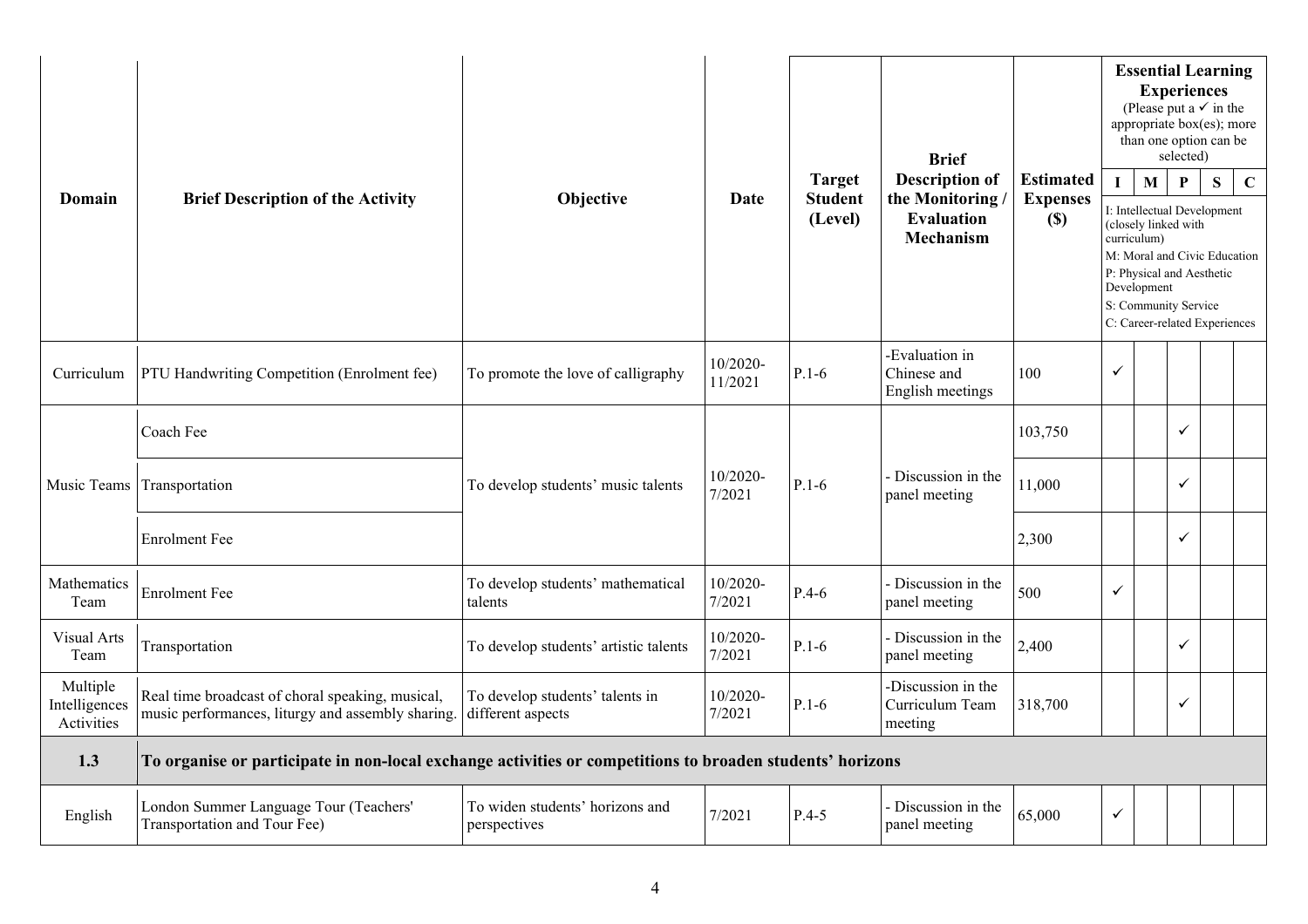|                          |                                                |                                                 |                                                                                      |         | <b>Brief</b>                         |        | <b>Essential Learning</b><br><b>Experiences</b><br>(Please put a $\checkmark$ in the<br>appropriate box(es); more<br>than one option can be<br>selected)                 |   |   |             |  |  |  |
|--------------------------|------------------------------------------------|-------------------------------------------------|--------------------------------------------------------------------------------------|---------|--------------------------------------|--------|--------------------------------------------------------------------------------------------------------------------------------------------------------------------------|---|---|-------------|--|--|--|
| Domain                   | <b>Brief Description of the Activity</b>       | Objective                                       | <b>Description of</b><br><b>Target</b><br>Date<br><b>Student</b><br>the Monitoring / |         | <b>Estimated</b><br><b>Expenses</b>  |        | M<br>I: Intellectual Development                                                                                                                                         | P | S | $\mathbf C$ |  |  |  |
|                          |                                                |                                                 |                                                                                      | (Level) | <b>Evaluation</b><br>Mechanism       | (S)    | (closely linked with<br>curriculum)<br>M: Moral and Civic Education<br>P: Physical and Aesthetic<br>Development<br>S: Community Service<br>C: Career-related Experiences |   |   |             |  |  |  |
|                          | Beijing Exchange Tour (Subsidies for students) | To widen students' horizons and<br>perspectives | 7/2021                                                                               | $P.5-6$ | - Discussion in the<br>panel meeting | 70,000 | $\checkmark$                                                                                                                                                             |   |   |             |  |  |  |
| Experiential<br>Learning | Beijing Exchange Tour (Souvenir)               | To widen students' horizons and<br>perspectives | 7/2021                                                                               | $P.5-6$ | Discussion in the<br>panel meeting   | 800    | $\checkmark$                                                                                                                                                             |   |   |             |  |  |  |
|                          | Beijing Exchange Tour (Uniform)                | To widen students' horizons and<br>perspectives | 7/2021                                                                               | $P.5-6$ | Discussion in the<br>panel meeting   | 6,000  | ✓                                                                                                                                                                        |   |   |             |  |  |  |
|                          | Beijing Exchange Tour (Tour fee for teachers)  | To widen students' horizons and<br>perspectives | 7/2021                                                                               | $P.5-6$ | Discussion in the<br>panel meeting   | 18,000 | $\checkmark$                                                                                                                                                             |   |   |             |  |  |  |

| 1.4 | <b>Others</b> |  |                                               |  |  |  |
|-----|---------------|--|-----------------------------------------------|--|--|--|
|     |               |  |                                               |  |  |  |
|     |               |  |                                               |  |  |  |
|     |               |  | Estimated Expenses for Category 1   1,028,461 |  |  |  |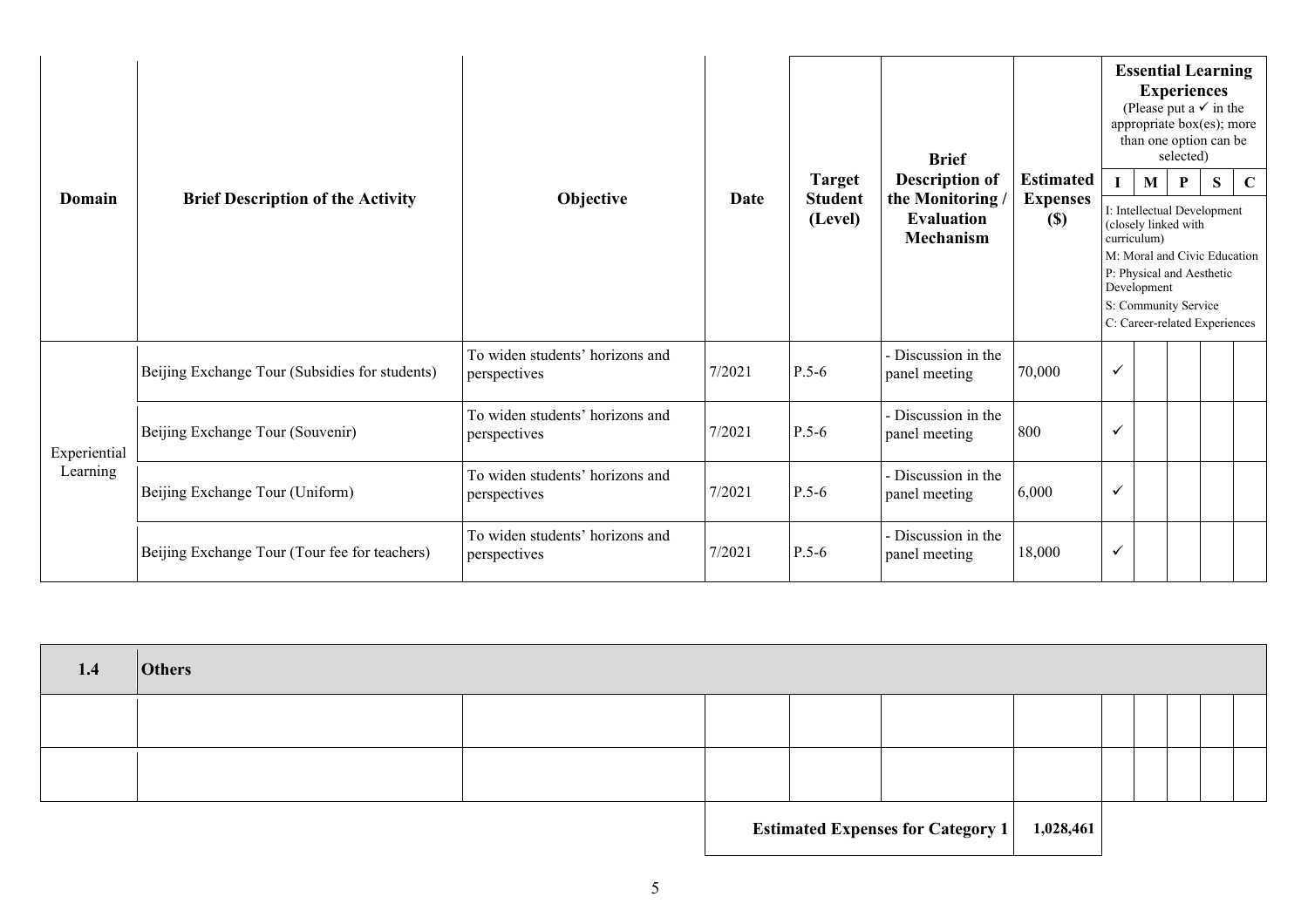| Domain                    | <b>Item</b>                                                                                                                                                     | <b>Purpose</b>                                                                                |        |
|---------------------------|-----------------------------------------------------------------------------------------------------------------------------------------------------------------|-----------------------------------------------------------------------------------------------|--------|
| <b>Category 2</b>         | To procure equipment, consumables and learning resources for promoting life-wide learning                                                                       |                                                                                               |        |
| English                   | English Online Learning Programme                                                                                                                               | To expose students to different modes of learning                                             | 10,000 |
|                           | School-base Recycle Activities (Recycle bins, Rubbish bins)                                                                                                     | To reiterate the importance of being environmentally                                          | 1500   |
| General<br><b>Studies</b> | School-base Recycle Activities (Gifts for the winner in the<br>competition)                                                                                     | friendly to the students                                                                      | 1000   |
|                           | Student Environmental Protection Ambassador Scheme<br>(Plants, Containers, Planting Equipment for the Butterfly garden)                                         | To arouse students' interests in nature by learning the life<br>cycle of butterflies          | 1,500  |
| Religious                 | To help students understand the importance of the Ten<br>The Founder's Feast Day Activity - Ten Commandments (Presents)<br>Commandments by joining the activity |                                                                                               | 500    |
| Knowledge                 | The Founder's Feast Day Activity - Ten Commandments (Materials)                                                                                                 | To help students understand the importance of the Ten<br>Commandments by joining the activity | 800    |
|                           | STREAM activities (Materials for P.1, 2, 3, 6)                                                                                                                  | To encourage students to learn through different STREAM<br>activities                         | 5,000  |
| Science                   | P.2 Homemade Toys (Materials)                                                                                                                                   | To arouse students' interest in learning Science                                              | 500    |
| Music                     | Annual Concert (Fluorescent Sticks and prizes)                                                                                                                  | To encourage students to perform before others and show<br>their talents                      | 1,000  |
| PE                        | Swimming Gala (Prizes & Souvenirs)                                                                                                                              | To encourage students to strive for excellence in swimming                                    | 5,000  |
|                           | Sports Day (Prizes & Souvenirs)                                                                                                                                 | To encourage students to do more exercise and participate<br>more in athletics                | 10,000 |
| Student                   | Friday ECA (Teaching Aids)                                                                                                                                      | To improve the quality of the ECA                                                             |        |
| Activities                | Post-exam activities                                                                                                                                            | To encourage students to learn by joining different activities                                | 2,000  |